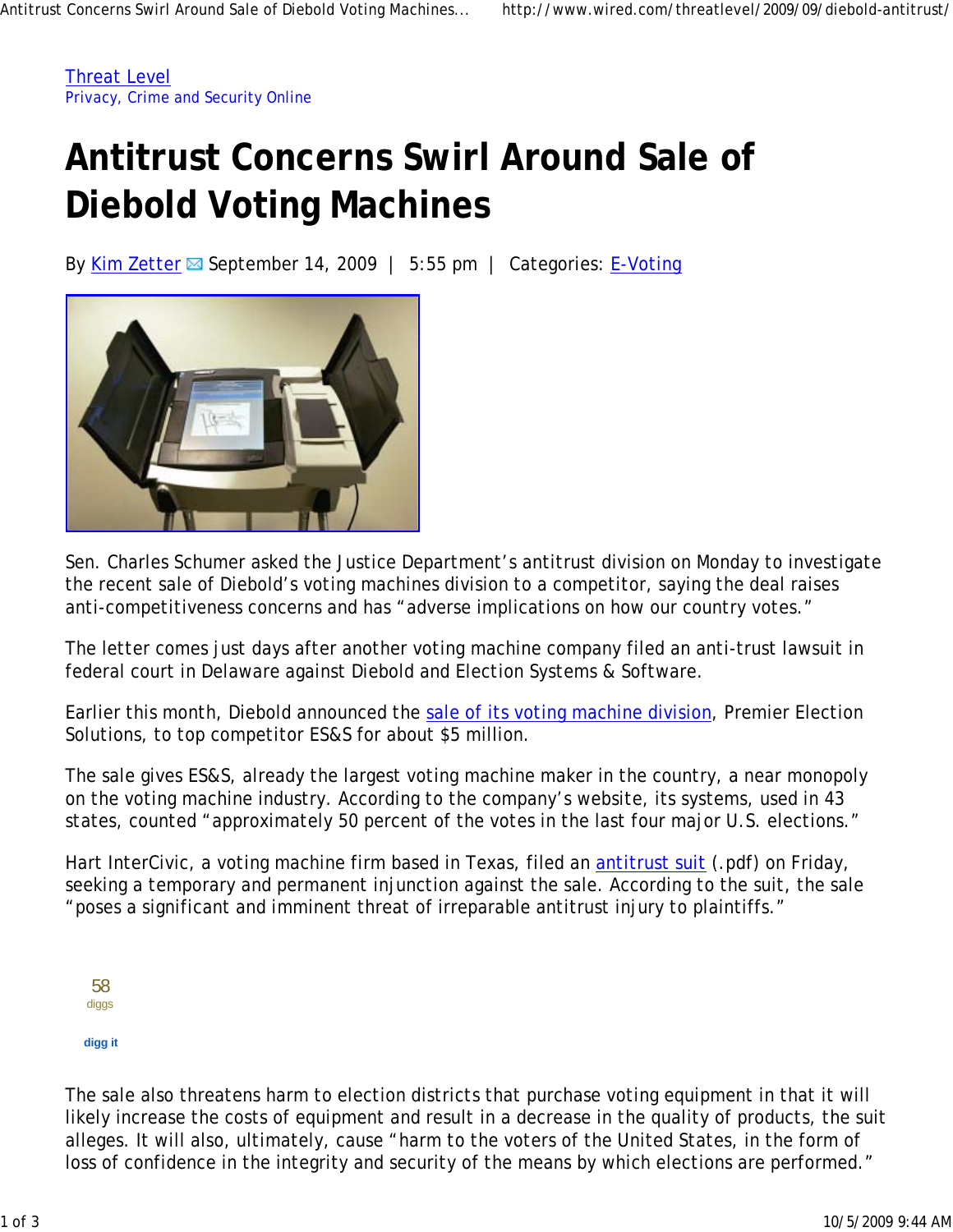The suit alleges that Diebold and ES&S have long engaged in anti-competitive practices to win bids "through both legitimate and illegitimate acts and conduct."

This behavior includes submitting low-ball bids to get contracts, after which the companies allegedly gouge customers with additional expenses for after-market service and upgrades. The suit alleges the companies also exaggerate the capabilities of their systems, misrepresent the status of their certification and exert improper and undue influence on government officials to win contracts.

The suit identifies ES&S as serving 45 percent of the country's approximately 180,000 voting precincts. Premier serves approximately 23 percent; Sequoia Voting Systems serves 18 percent; Hart InterCivi serves 9 percent; and Dominion Voting Systems serves 5 percent.

Schumer, a New York Democrat, agreed with Hart InterCivic's assessment of the sale.

"If this acquisition proceeds, one company could control over three-quarters of the U.S. market for voting systems," Schumer wrote in a letter to Attorney General Eric Holder. "Given other factors, including high barriers to entering the market, I am deeply concerned that local governments and taxpayers will not be getting a fair deal because too much market power will be held in too few hands."

Schumer also noted that consolidating the election-machine market in fewer hands would make it easier for someone to commit fraud.

ES&S, or its precursor, American Information Systems, was the focus of previous Justice Department interference in 1997. At the time, AIS purchased Business Records Corporation and morphed into ES&S. The DoJ forced the company to relinquish its optical-scan voting equipment business to Sequoia Voting Systems, which became the third largest voting machine company in the country.

The Justice Department did not immediately respond to a call for comment.

*Photo: A Diebold voting machine from Oct. 28, 2005. (AP/Kiichiro Sato)*

**See also:**

Diebold Unloads Beleaguered Voting Machine Division

Post Comment | Permalink

## **Comments (7)**

Posted by: Clarpet | 09/14/09 | 7:57 pm

I have a solution:

Create a government-owned company to build and maintain the machines. The American people will own them, and the jobs created will be given to the public.

No person with any official political affiliation will be allowed to work there to avoid obvious bias issues and tampering.